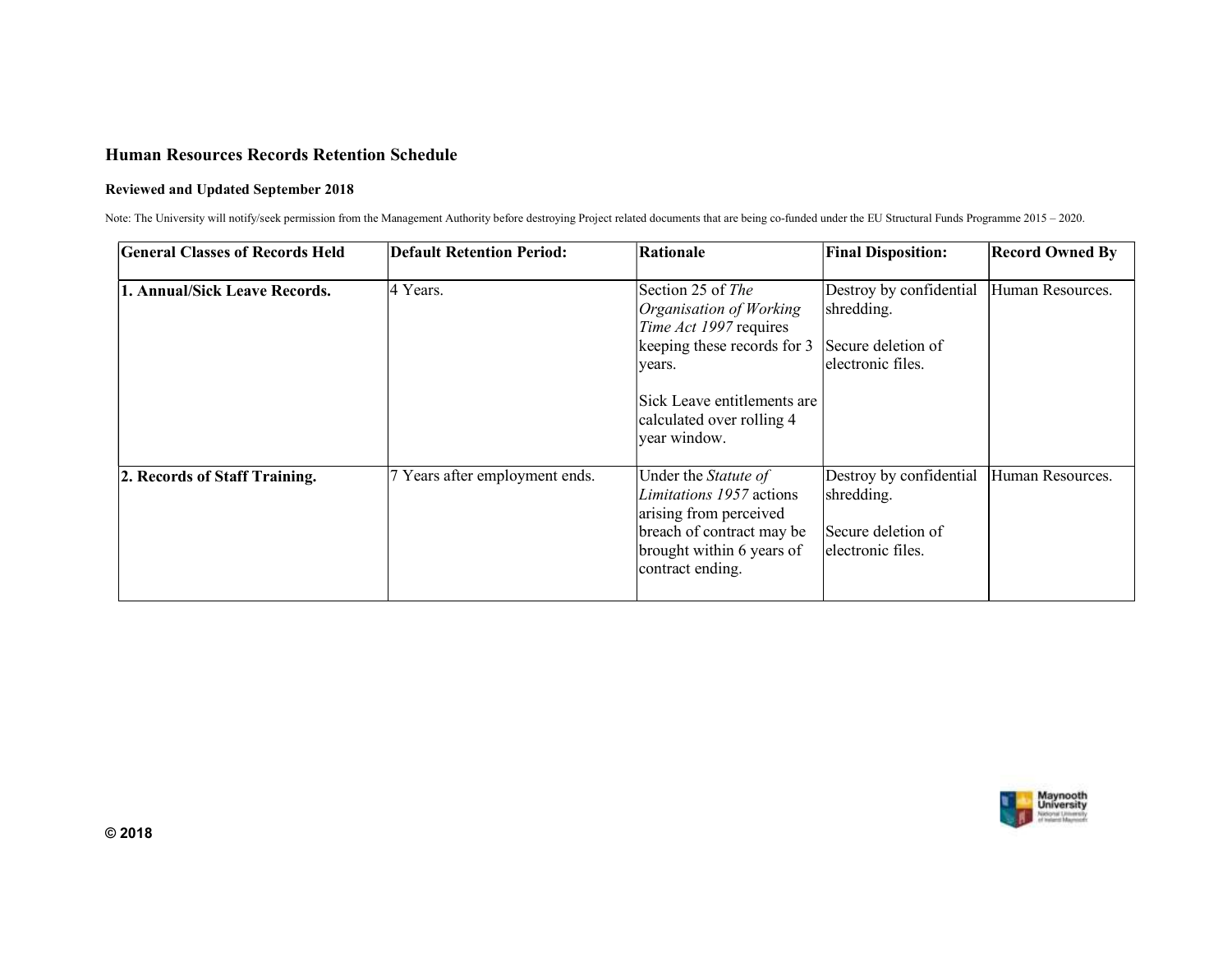| <b>General Classes of Records Held</b> | <b>Default Retention Period:</b>                                                                                                                                                                                         | Rationale                                                                                                                                                                                                                                                                                                        | <b>Final Disposition:</b>                                                                                                                                                                             | <b>Record Owned By</b> |
|----------------------------------------|--------------------------------------------------------------------------------------------------------------------------------------------------------------------------------------------------------------------------|------------------------------------------------------------------------------------------------------------------------------------------------------------------------------------------------------------------------------------------------------------------------------------------------------------------|-------------------------------------------------------------------------------------------------------------------------------------------------------------------------------------------------------|------------------------|
| 3. Unsolicited applications for jobs.  | Maynooth University does not accept<br>unsolicited applications for jobs.                                                                                                                                                | There is no requirement to<br>retain unsolicited records.<br>Under the principle of data<br>minimisation, Maynooth<br>University does not retain<br>records of unsolicited<br>applications for jobs.                                                                                                             | Shred application and<br>advise sender of MU<br>policy on unsolicited<br>applications for jobs.<br>Where unsolicited<br>application is delivered<br>electronically, delete<br>submission from system. | Human Resources.       |
| 4. General job descriptions.           | 6 years after original was superseded.                                                                                                                                                                                   | To enable a smooth<br>transition where a post/<br>posts change in terms of<br>roles and responsibilities.                                                                                                                                                                                                        | Archive.                                                                                                                                                                                              | Human Resources.       |
| 5. Competition files.                  | Retain for 1 year after competition is<br>completed.<br>Records relevant to applicants will be believes they have suffered<br>treated according to whether they<br>were successful or unsuccessful as<br>detailed below. | Under Employment<br>Equality Legislation a<br>candidate/ employee who<br>discrimination on one of the destroyed/ deleted<br>nine grounds can refer a<br>case to the Equality<br>Tribunal for investigation<br>within 6 month of last<br>alleged act.<br>Data Protection<br>Commissioner recommends<br>12 months. | Sample of competition<br>files to be retained for<br>archival purposes, the<br>remainder to be<br>securely.                                                                                           | Human Resources.       |

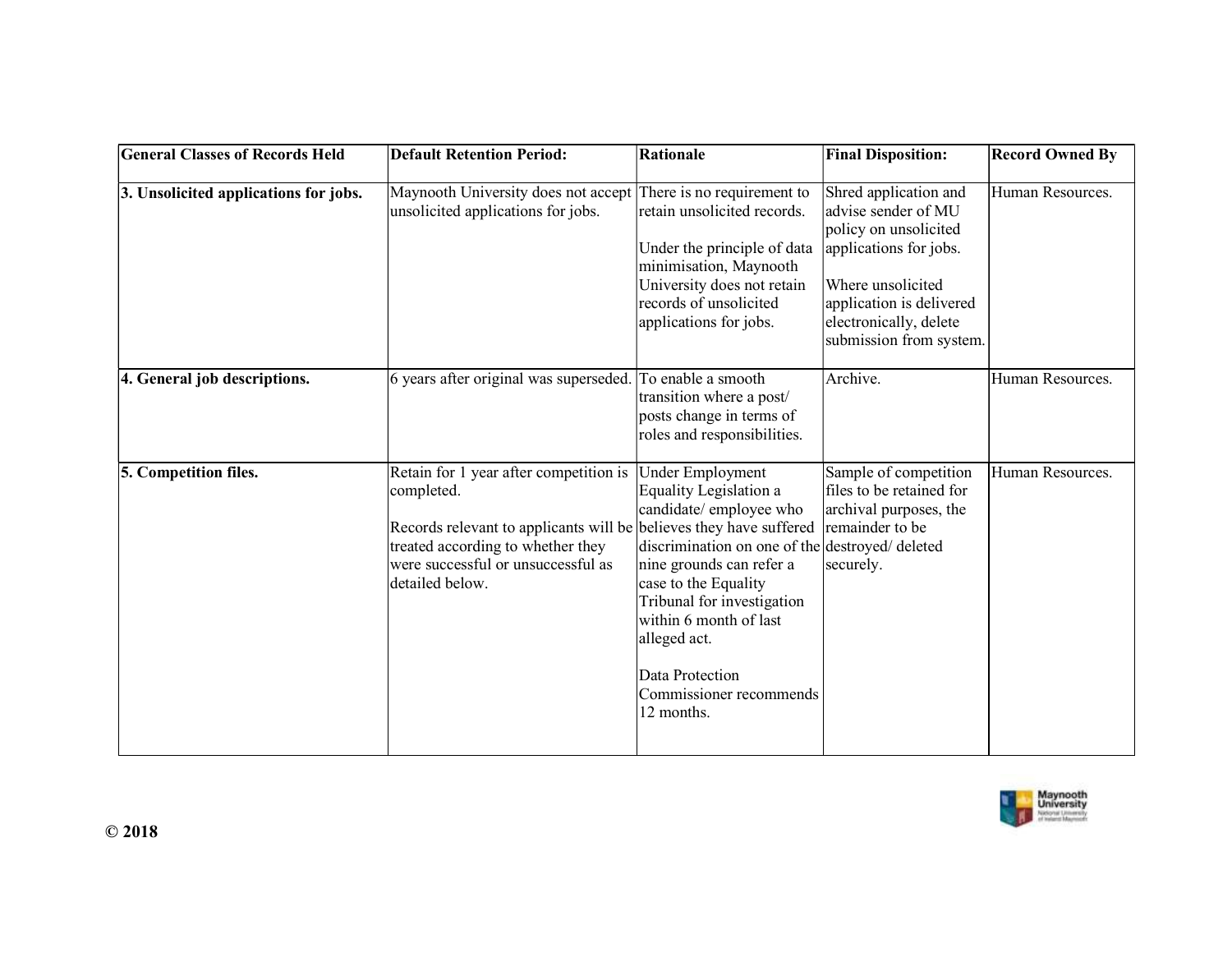| <b>General Classes of Records Held</b>                                                                                                                               | <b>Default Retention Period:</b>                     | Rationale                                                                                                                                                                                                                                                                                                                                                                | <b>Final Disposition:</b>             | <b>Record Owned By</b> |
|----------------------------------------------------------------------------------------------------------------------------------------------------------------------|------------------------------------------------------|--------------------------------------------------------------------------------------------------------------------------------------------------------------------------------------------------------------------------------------------------------------------------------------------------------------------------------------------------------------------------|---------------------------------------|------------------------|
| 5.01 Vacancy notification.<br>5.02 Advert copies.<br>5.03 Job description.<br>5.04 Applications and CV's of<br>candidates who are called for interview.              | Retain for 1 year after competition is<br>completed. | <b>Under Employment</b><br>Equality Legislation a<br>candidate/ employee who<br>believes they have suffered Secure deletion of<br>discrimination on one of the electronic files.<br>nine grounds can refer a<br>case to the Equality<br>Tribunal for investigation<br>within 6 month of last<br>alleged act.<br><b>Information Commissioner</b><br>recommends 12 months. | Destroy by confidential<br>shredding  | Human Resources.       |
| 5.05 Shortlisting Report.                                                                                                                                            | Retain indefinitely.                                 | This is part of the<br><b>Institutional Record.</b>                                                                                                                                                                                                                                                                                                                      | Archive.                              | Human Resources.       |
| 5.06 Candidates not qualified or<br>shortlisted.<br>5.07 Candidates shortlisted but not<br>successful at interview or who are<br>successful but do not accept offer. | Retain for 1 year after competition is<br>completed. | <b>Under Employment</b><br>Equality Legislation a<br>candidate/employee who<br>believes they have suffered Secure deletion of<br>discrimination on one of the electronic files.<br>nine grounds can refer a<br>case to the Equality<br>Tribunal for investigation<br>within 6 month of last<br>alleged act.<br>DPO Recommends 12<br>months.                              | Destroy by confidential<br>shredding. | Human Resources.       |

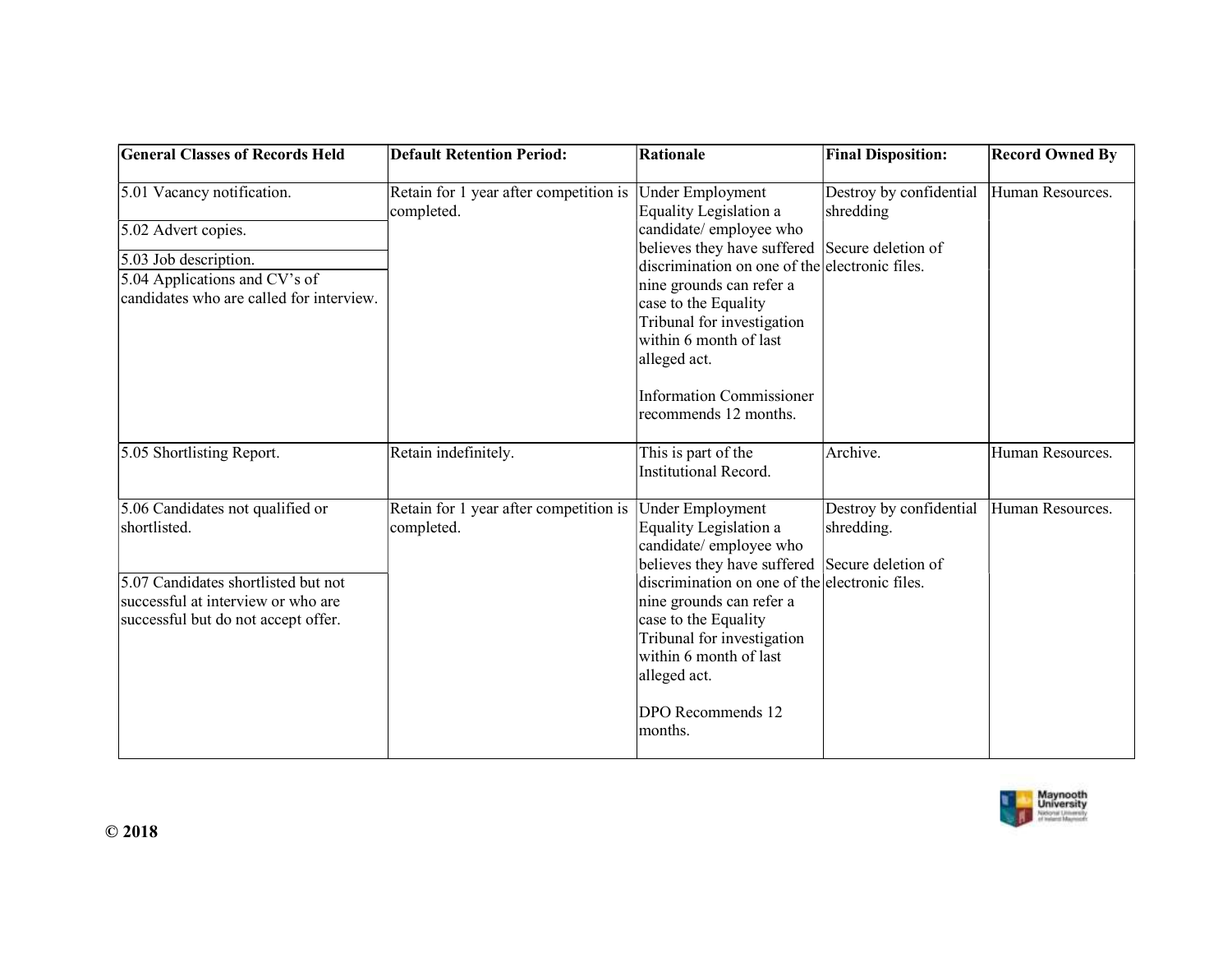| <b>General Classes of Records Held</b>                                                                                                                | <b>Default Retention Period:</b>                                                                                                  | <b>Rationale</b>                                                             | <b>Final Disposition:</b>                                                                                                                                                          | <b>Record Owned By</b> |
|-------------------------------------------------------------------------------------------------------------------------------------------------------|-----------------------------------------------------------------------------------------------------------------------------------|------------------------------------------------------------------------------|------------------------------------------------------------------------------------------------------------------------------------------------------------------------------------|------------------------|
| 5.08 Interview Report - Panel<br>recommendation & marking sheet.                                                                                      | Retain indefinitely.                                                                                                              | This is part of the<br><b>Institutional Record.</b>                          | Archive.                                                                                                                                                                           | Human Resources.       |
| 6. Promotions Boards files.                                                                                                                           | Retain for duration of employment<br>plus 7 years.                                                                                | To satisfy the time limits<br>for any potential legal<br>action arising.     | Archive.                                                                                                                                                                           | Human Resources.       |
| 6.01 Promotion Boards assessment<br>report files.                                                                                                     | Retain indefinitely.                                                                                                              | This is part of the<br><b>Institutional Record.</b>                          | Archive.                                                                                                                                                                           | Human Resources.       |
| 7. Staff Personnel Files.                                                                                                                             | Retain for duration of employment<br>plus 7 years.<br>Retain service records indefinitely<br>for superannuation/pension purposes. | Required for duration of<br>employment.                                      | Destroy the majority by<br>confidential shredding/<br>secure deletion. Retain a<br>sample for archival<br>purposes.<br>Sample retained should<br>not contain any personal<br>data. | Human Resources.       |
| 7.01 Application/CV.<br>7.02 References.<br>7.03 Recruitment medical.<br>7.04 Contract/Job specification/Job<br>description.<br>7.05 Probation forms. | Retain for duration of employment<br>plus 7 years.                                                                                | No longer needed 7 years<br>after employment ends.                           | Destroy the majority by<br>confidential shredding/<br>secure deletion. Retain<br>an anonymised sample<br>for archival purposes.                                                    | Human Resources.       |
| 7.06 Parental leave & Force Majeure<br>Leave.                                                                                                         | 8 Years.                                                                                                                          | Parental Leave Acts 1998-<br>2007 provide for an 8 year<br>retention period. | Destroy by confidential<br>shredding/secure<br>deletion.                                                                                                                           | Human Resources.       |

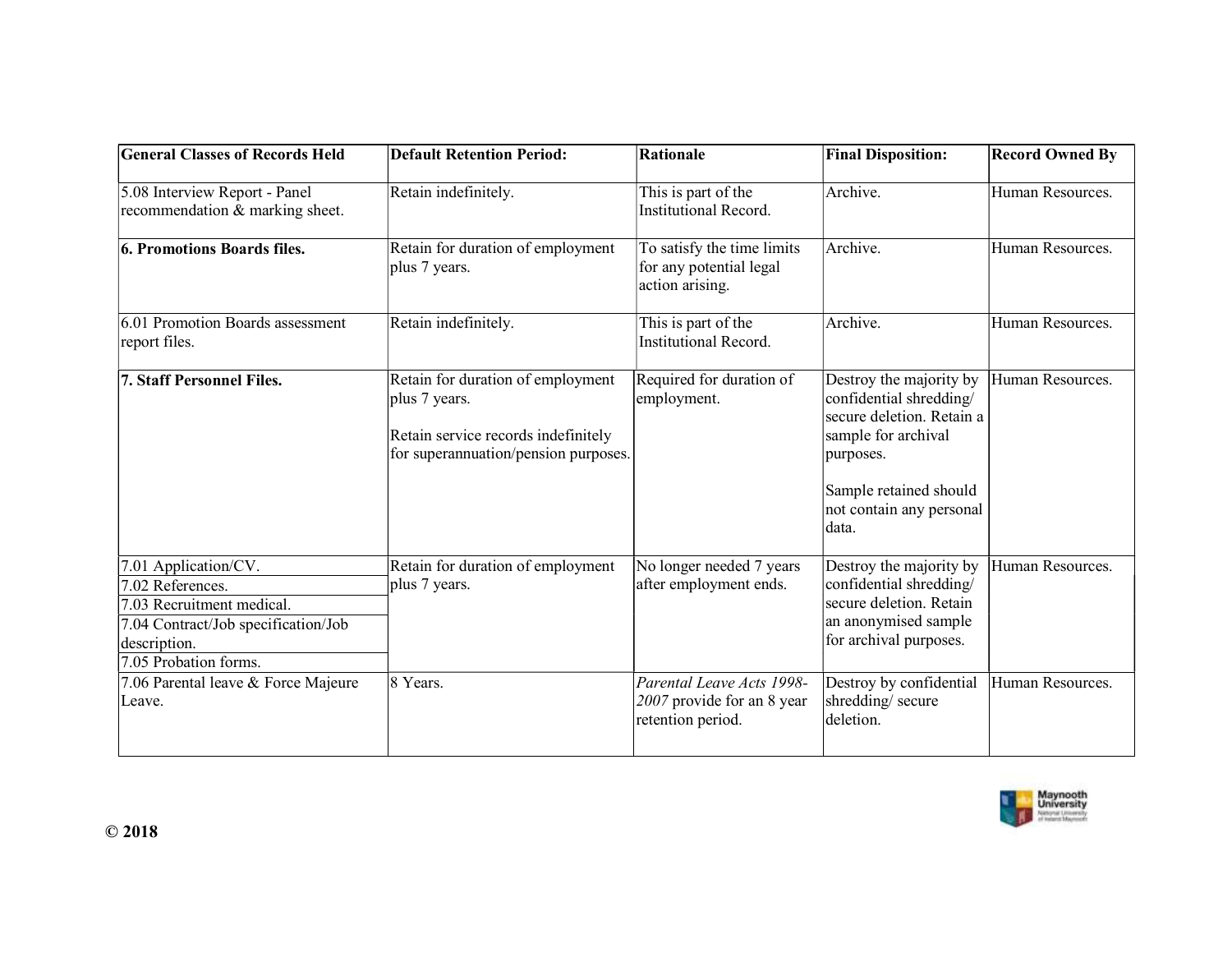| <b>General Classes of Records Held</b> | <b>Default Retention Period:</b>                                                                                                                                                                                                                                                                                                                                   | Rationale                                                                                                                                                                | <b>Final Disposition:</b>                                | <b>Record Owned By</b> |
|----------------------------------------|--------------------------------------------------------------------------------------------------------------------------------------------------------------------------------------------------------------------------------------------------------------------------------------------------------------------------------------------------------------------|--------------------------------------------------------------------------------------------------------------------------------------------------------------------------|----------------------------------------------------------|------------------------|
| 7.07 Discipline records and letter.    | Hold on personal file/disciplinary<br>file for duration of employment plus<br>7 years after resignation/retirement,<br>then destroy. Where disciplinary<br>policy provides for earlier removal<br>then destroy but keep a record that a<br>warning was issued. Where the<br>matter involved criminal activity<br>these records should be retained<br>indefinitely. | No longer needed 7 years<br>after employment ends.                                                                                                                       | Destroy by confidential<br>shredding/secure<br>deletion. | Human Resources.       |
| 7.08 Allegations and complaints.       | Where the complaint is found to be<br>untrue or unwarranted make a note<br>on personal file index that a<br>complaint was made, but there is no<br>need to keep detailed documentation<br>or refer back to previous cases if<br>further separate allegations are made<br>in the future.                                                                            | Retaining details of untrue<br>or unfounded complaints<br>beyond the conclusion of<br>the investigation process<br>could create a legal liability<br>for the University. | Destroy by confidential<br>shredding/secure<br>deletion. | Human Resources.       |